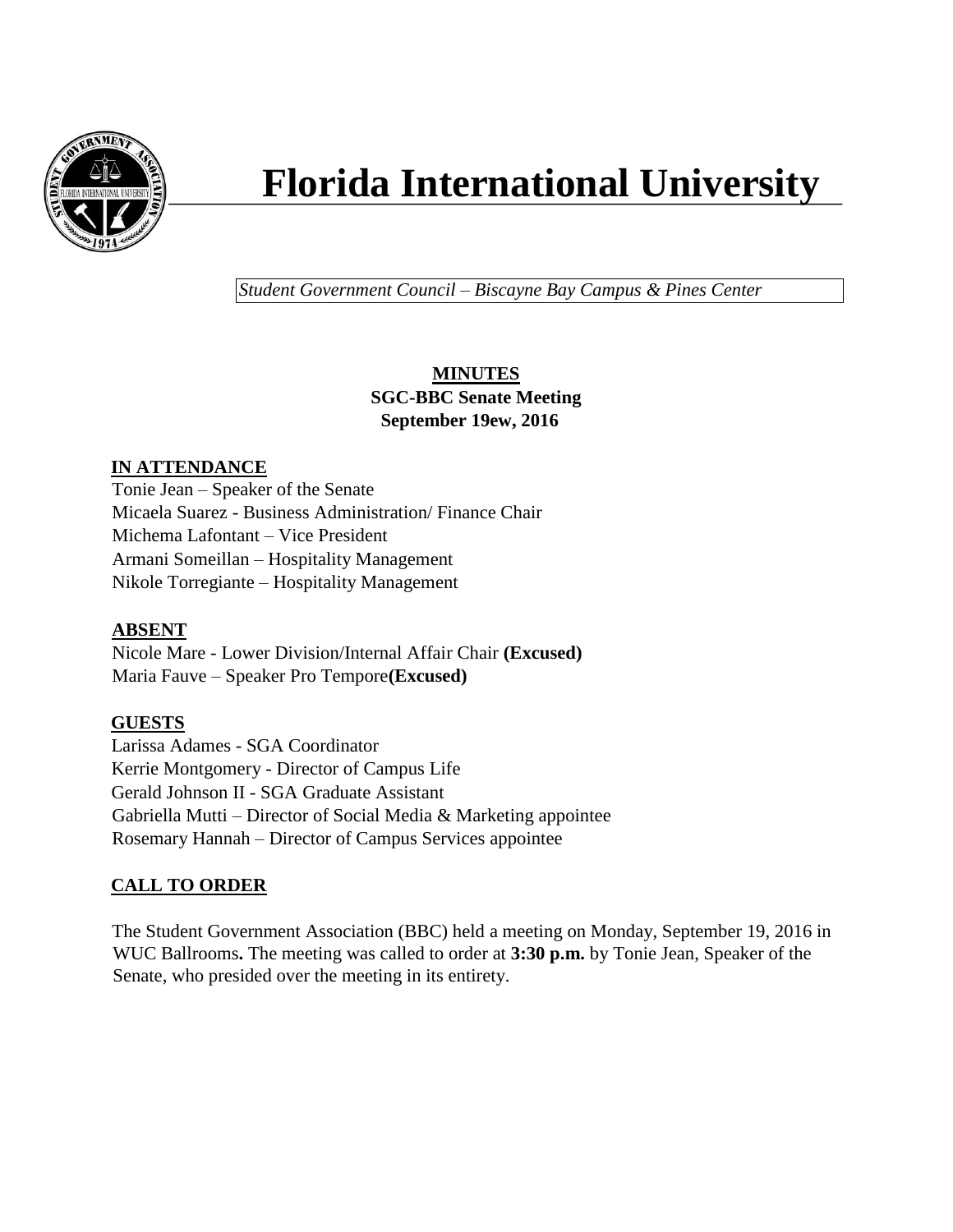#### **Minutes Approval**

Speaker Jean entertain a motion.

Senator Suarez moved to approve the minute meeting from the September  $12<sup>th</sup>$ . Senator Someillan seconded the motion.

## **SPEAKER REPORT**

- Speaker Jean said that there would be an SOC Mixer at 1 p.m.
- Speaker Jean reminded everyone of the retreat that Gerald will be organizing.
- Speaker Jean said that at Bayview, there would be a pool party on September  $30<sup>th</sup>$ .
- Speaker Jean said that the next homework would be revising the positions in the council.
- •

## **VICE-PRESIDENT'S REPORT**

- Vice President Lafontant said that anyone could go to the Deliberations, next year to learn about how and where the money goes to at FIU.
- Vice President Lafontant said that Marcy sent out at Doodle, to be able to sign up for tables.
- Vice President Lafontant said that Gerald has interns and anyone can be a mentor them.

# **SPEAKER-PRO TEMPORE REPORT**

• Absent

## **FINANCE CHAIR REPORT**

• Senator Suarez said that when she went to speak to the advisor, she was told that if a student fail a core class three times that they would have to pick a different major.

## **INTERNAL AFFAIRS REPORT**

• Absent

Speaker Jean entertain a motion.

Senator Suarez moved to add Student Advocacy Report to the agenda. Senator Torregiante seconded the motion.

## **STUDENT ADVOCACY REPORT**

• Senator Someillan said that he did a test of the food survey and did some edit to it.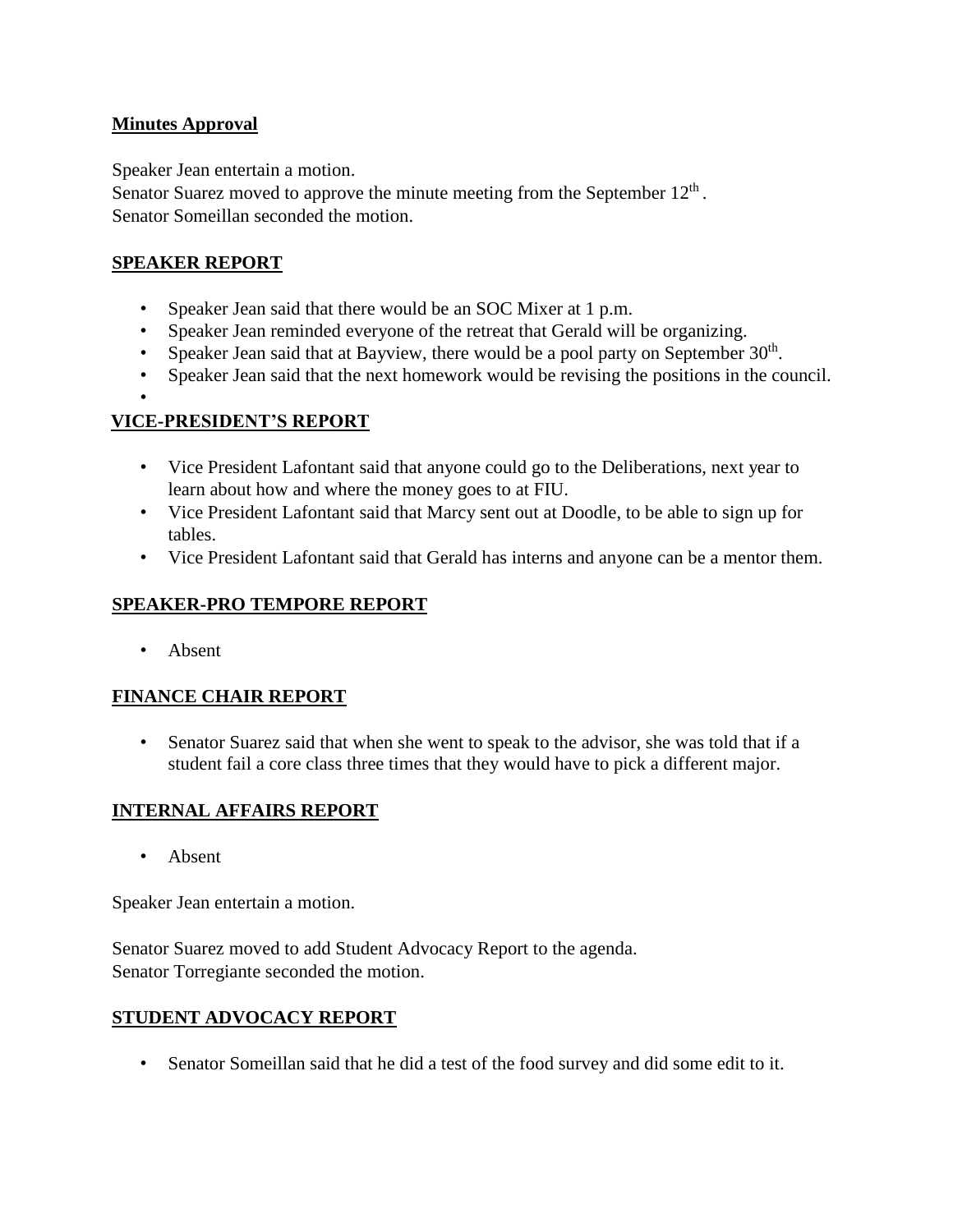• Senator Someillan said that he had a meeting with the Hospitality Advisor and was told that most of the complaints are the food options and the hours of operation.

## **ADVISOR REPORT**

- Ms. Adames said that there would be a U-Wide meeting in WUC 221 at 3 p.m.
- Ms. Adames said that it would be a good chance to see how things are done and what is discussed.
- Ms. Adames thanked everyone for signing up for the 1on1 meetings, and it will close by Thursday.
- Ms. Adames said that Majorfest is next week, so sign-up for 11-2 p.m.
- Ms. Adames said that some Alumni would come talk to undergrad about their experience.
- Ms. Adames reminded everone of the retreat next Friday.

## **NEW BUSINESS**

#### **A. Appointments**

## **i. Gabriella Mutti – Director of Social Media & Marketing**

Gabriella Mutti presented herself for the Director of Social Media & Marketing position.

Speaker Jean entertained a motion.

Senator Suarez moved to appoint Gabriella Mutti to Director of Social Media & Marketing. Senator Somiellan seconded the motion.

Roll Call Vote:

Senator Jean – Yay Senator Torregiante - Yay Senator Suarez – Yay Senator Someillan – Yay

By a vote of 4/0/0, Gabriella Mutti was appointed Director of Social Media & Marketing.

#### **ii. Rosemary Hannah – Director of Campus Services**

Rosemary Hannah presented herself for the Director of Campus Services.

Speaker Jean entertained a motion.

Senator Someillan moved to appoint Rosemary Hannah to Director of Campus Services.